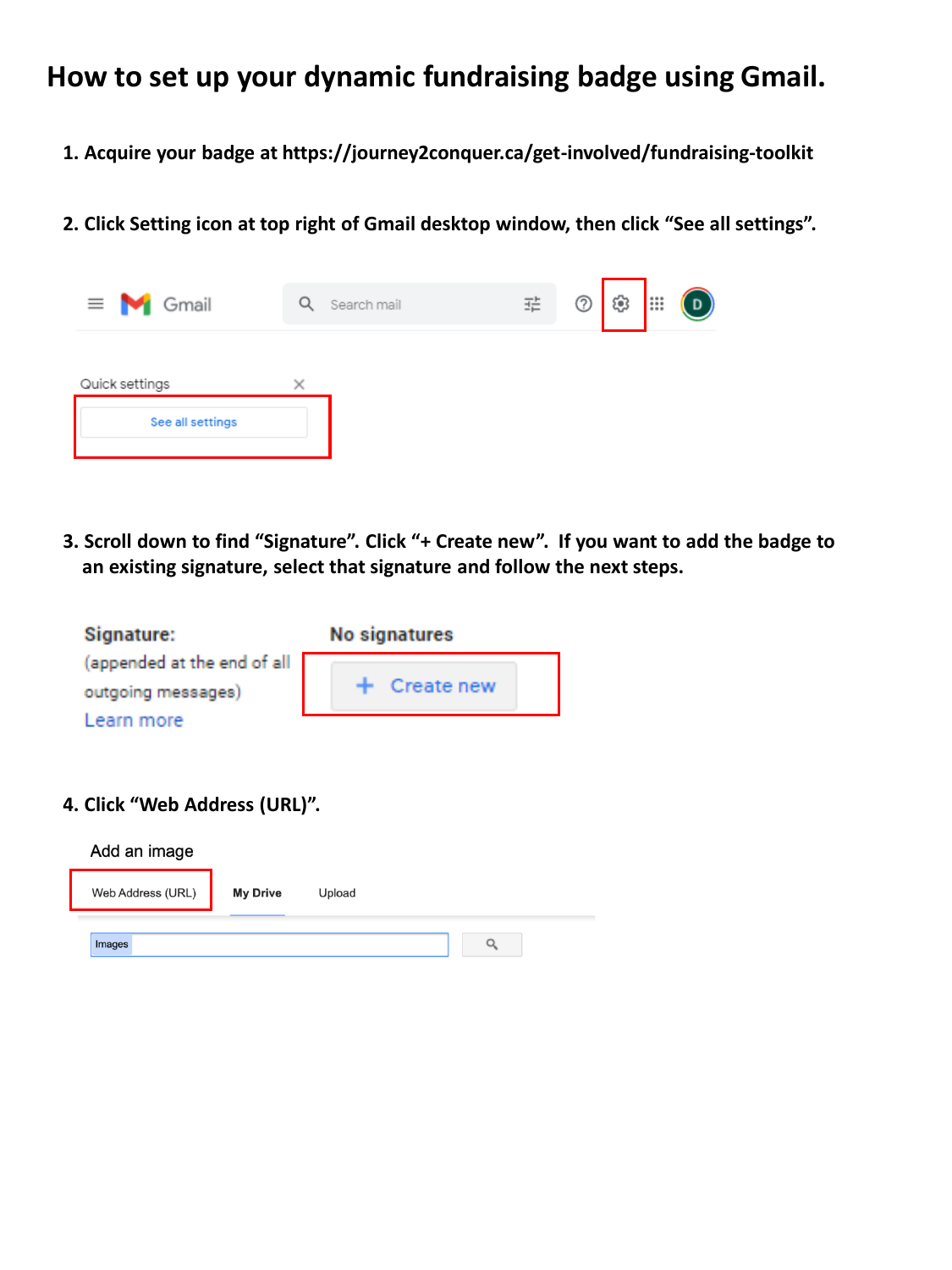## **5. Paste the URL you copied to the clipboard after you created your badge on the website. See the badge appear and then click "Select"**



**6. If you want to resize the image, click in the image and the resizing option with appear. Select the size your prefer. We recommend testing the size and legibility first. You can also resize the image while you are composing your emails. Large size works well for image quality and being noticed.**